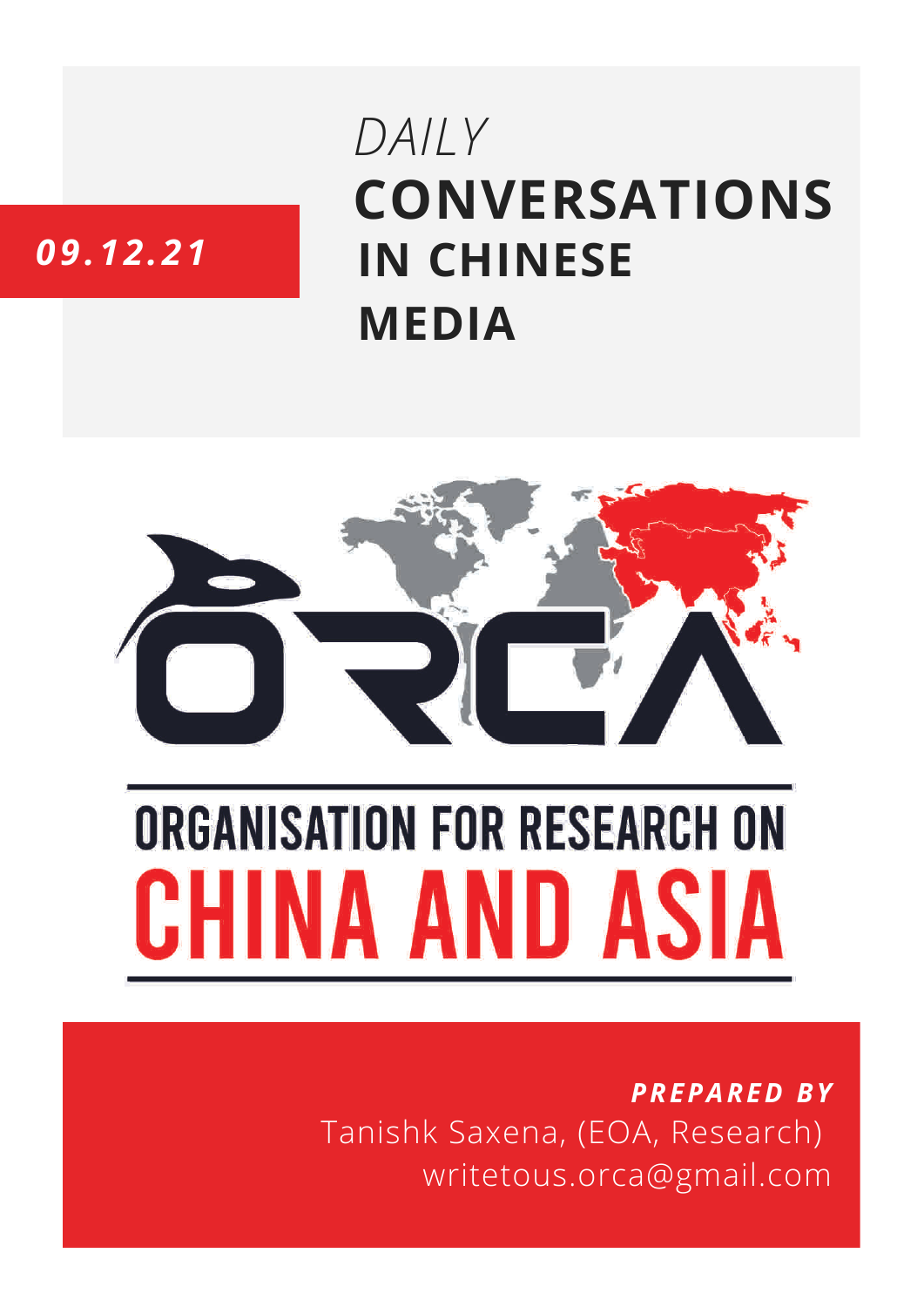#### **I. Social Media Chatter in China**

- **Reaction to op-ed on obligation of party members to follow a 3-child policy:** An opinion article published by China Reports Network, an affiliated body of stateowned China International Publishing Group, promoting the idea that party members should follow 3-child policy was taken down off the internet but went viral on Weibo i.e 9.12.21. The article stated that, "No party member should make any excuse, objective or personal, to not marry or have children, nor can they use any excuse to have only one or two children. Every Party member should shoulder the responsibility and obligation of the country's population growth and act on the threechild policy." The article also called for party members to not be indifferent when their friends and family do not marry or not have children.
- **Debate over rewards for testing positive via Nucleic Acid (COVID-19) test on Weibo:** The reward for testing positive for Nucleic Acid (COVID-19) test by Government is 10,000 Yuan for Harbin, Fuxin, and Jinzhou in Liaoning. While for Harbin in Liaoning the reward is 20,000 yuan that is awarded after confirmation. Reward policy led to an heated [discussion](http://www.workercn.cn/34199/202112/10/211210140817136.shtml) over Weibo as some netizens argued that such a reward will further carelessness by citizens in folowing COVID-19 protocols and also leads to immoral marketing of the Nucleic Acid testing while others suggested that this amount should be paid to epidemic workers.

#### **II. News in China**

During a CCTV 4 minute special show, Regimental Commander Qi Fabao (who returned to duty after recovering from head injuries in Galwan Clash) was invited. He thanked the team of doctors and said he is now reporting back to his motherland and will carry out battle preparations. The host pointed out that he was transferred to different hospitals and finally major operations on him were carried out in Xi'nan Hospital in Chongqing. He stated that the first thought that came to his mind post revival from wounds was whether the "enemy" has been defeated or not and whether his comrades are safe. When asked by the host that what keeps them going/what props them up in difficult situations, Qi Fabao replied that guidance of "Xi Jinping thought on strong military"; the Karakoram spirit that has been forged generation after generation since the formation of the corps 50 years ago; the spirit to stick together in life and death; and the unyielding courage to go a step further and die than to retreat half a step alive are their guiding philosophies. It was also pointed out that this year marks Qi Fabao's 25 years of service to the party. The host pointed out that because of soldiers like Qi Fabao, China has a "great wall of steel forged with blood and flesh", referring to the words of Xi's centennial speech.